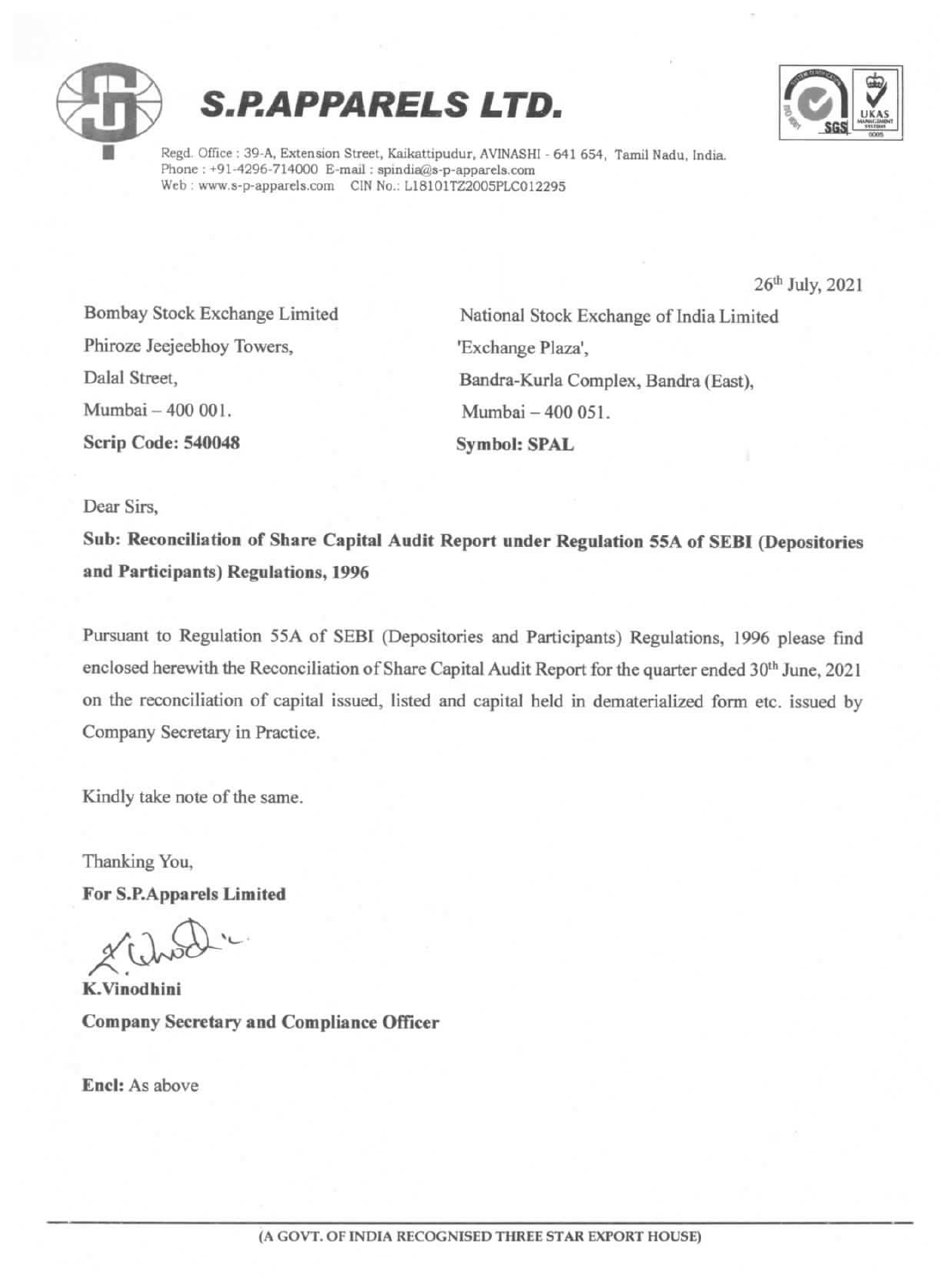

## RECONCILIATION OF SHARE CAPITAL AUDIT

## (Pursuant to Regulation 55A of the SEBI (Depositories and Participants) Regulations 1996 R/w SEBI Circular dated 31.12.2002)

| $\mathbf{1}$   | For the Quarter Ended                                                      | 30.06.2021                                                                             |                     |  |  |  |  |
|----------------|----------------------------------------------------------------------------|----------------------------------------------------------------------------------------|---------------------|--|--|--|--|
| $\overline{2}$ | <b>ISIN</b>                                                                | INE212I01016                                                                           |                     |  |  |  |  |
| 3              | <b>Face Value</b>                                                          | $Rs.10/-$                                                                              |                     |  |  |  |  |
| $\overline{4}$ | Name of the Company                                                        | <b>S.P.APPARELS LIMITED</b><br>(L18101TZ2005PLC012295)                                 |                     |  |  |  |  |
| 5              | Registered Office Address                                                  | 39-A, EXTENSION STREET,<br>KAIKATTIPUDUR, AVINASHI 641654,<br><b>TIRUPUR DISTRICT.</b> |                     |  |  |  |  |
| 6              | Correspondence Address                                                     | 39-A, EXTENSION STREET,<br>KAIKATTIPUDUR, AVINASHI 641654,<br><b>TIRUPUR DISTRICT.</b> |                     |  |  |  |  |
| $\overline{7}$ | Telephone & Fax Nos.                                                       | 04296-714000                                                                           |                     |  |  |  |  |
| 8              | Email address                                                              | balaji.v@spapparels.com                                                                |                     |  |  |  |  |
| 9              | Names of the Stock Exchanges where<br>the company's securities are listed: | <b>BSE Limited</b><br><b>National Stock Exchange of India</b><br><b>Limited (NSE)</b>  |                     |  |  |  |  |
| 10             | Issued Capital (No of shares)                                              | 25692600 - Equity                                                                      |                     |  |  |  |  |
| 11             | Listed Capital (Exchange-wise) (as per company record)                     |                                                                                        |                     |  |  |  |  |
|                | Name of the Stock Exchange                                                 | Number of<br><b>Shares</b>                                                             | % of Issued Capital |  |  |  |  |
|                | National Stock Exchange of India<br>Limited(NSE)                           | 25692600                                                                               | 100                 |  |  |  |  |
|                | <b>BSE Limited</b>                                                         | 25692600                                                                               | 100                 |  |  |  |  |
| 12             | Held in dematerialised form in CDSL                                        | Number of<br><b>Shares</b>                                                             | % of Issued Capital |  |  |  |  |
|                |                                                                            | 3992091                                                                                | 15.54               |  |  |  |  |
| 13             | Held in dematerialised form in NSDL                                        | 21355287                                                                               | 83.12               |  |  |  |  |



Head Office: 27-A, 2nd Floor, Manis Colony, Ram Nagar, Coimbatore - 641 009. Ph: 0422 42094784-3194440

Branch Office: No: 41-B, IInd Floor, Sri Amman Complex, Sabari Salai, Binny Compound, Kumaran Road, Tirupur - 641 601. Ph: 0421-4324440 E-mail: csskvassociates@gmail.com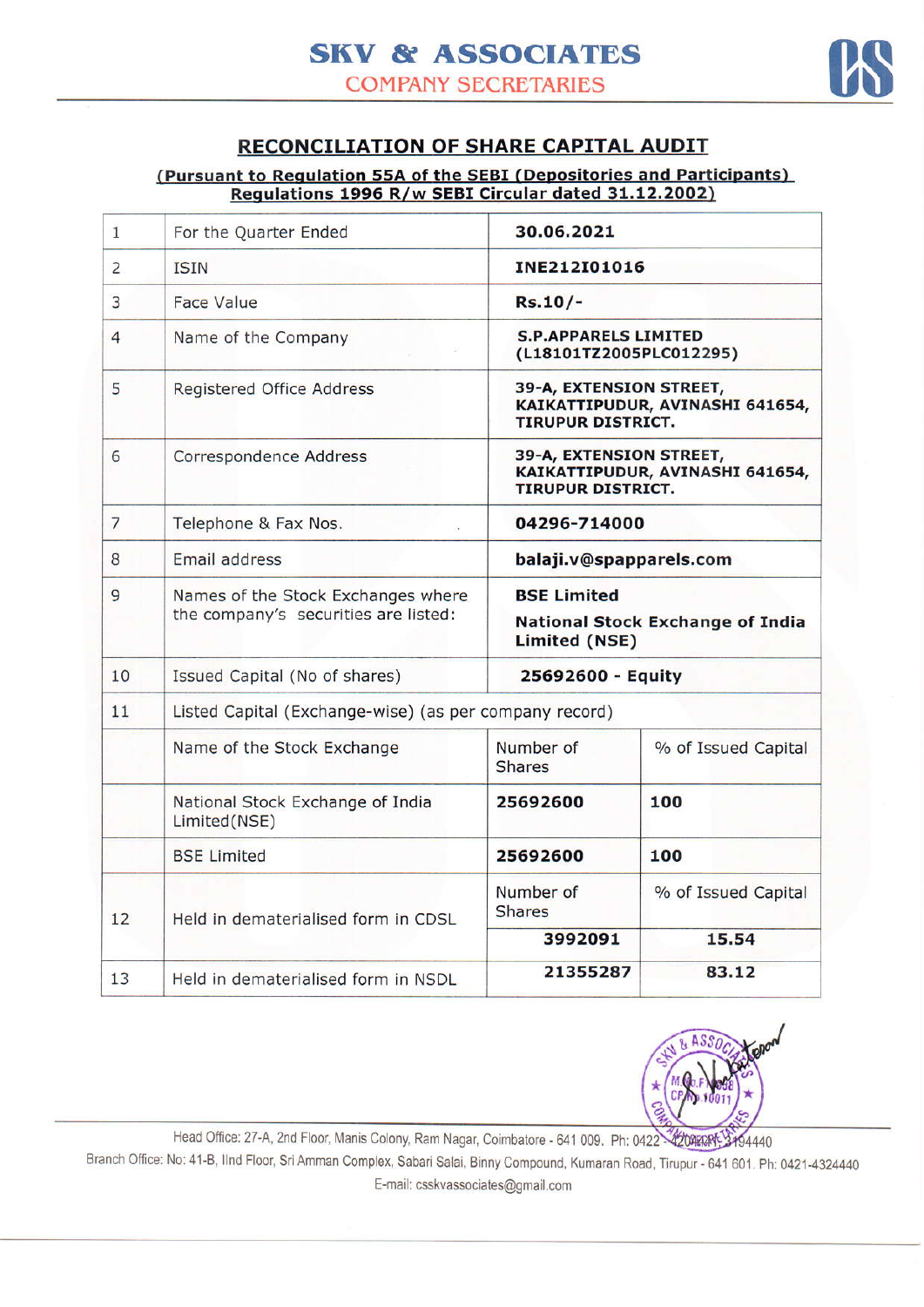## SKV & ASSOCIATES



COMPANY SECRETARIES

| 14 | Physical                                                                                                                                |                                                                               |                            |                                                                  | 345222                |                                        | 1.34                            |                                                               |
|----|-----------------------------------------------------------------------------------------------------------------------------------------|-------------------------------------------------------------------------------|----------------------------|------------------------------------------------------------------|-----------------------|----------------------------------------|---------------------------------|---------------------------------------------------------------|
| 15 | Total No. of shares $(12+13+14)$                                                                                                        |                                                                               |                            |                                                                  | 25692600              | 100.00                                 |                                 |                                                               |
| 16 |                                                                                                                                         | Reasons for difference if any, between (10 & 11), (10 & 15), (11 & 15): - Nil |                            |                                                                  |                       |                                        |                                 |                                                               |
|    | Difference between 10 & 11 - NIL and 10 & 15 - Nil                                                                                      |                                                                               |                            |                                                                  |                       |                                        |                                 |                                                               |
| 17 | Certifying the details of changes in share capital during the quarter under<br>consideration as per Table below:                        |                                                                               |                            |                                                                  |                       |                                        |                                 |                                                               |
|    | Particulars*                                                                                                                            | No. of<br><b>Shares</b>                                                       | Applie<br>d for<br>listing | Listed on<br><b>Stock</b><br>Exchang<br>es<br>(Specify<br>Names) |                       | Whether<br>intimated to<br><b>CDSL</b> | Whether<br>intimated<br>to NSDL | In-Prin.<br>Appr.<br>pending<br>for SE<br>(Specify)<br>Names) |
|    | <b>Nil</b>                                                                                                                              |                                                                               |                            |                                                                  |                       |                                        |                                 |                                                               |
|    | *Rights, Bonus, Preferential Issue, ESOPs, Amalgamation, Conversion, Buyback,<br>Capital Reduction, Forfeiture, Any other (to specify). |                                                                               |                            |                                                                  |                       |                                        |                                 |                                                               |
| 18 | Register of Members is updated (Yes / No) if<br>not, updated up to which date                                                           |                                                                               |                            |                                                                  |                       |                                        | Yes                             |                                                               |
| 19 | Reference of previous quarter with regards to<br>Excess dematerialised shares, if any                                                   |                                                                               |                            |                                                                  |                       | <b>Not Applicable</b>                  |                                 |                                                               |
| 20 | company resolved the matter<br>Has the<br>mentioned Above in point no.19<br>in the<br>current quarter? If not, reason why?              |                                                                               |                            |                                                                  | <b>Not Applicable</b> |                                        |                                 |                                                               |



Head Office: 27-A, 2nd Floor, Manis Colony, Ram Nagar, Coimbatore - 641 009. Ph: 0422 - 4204441, 3194440 Branch Office: No: 41-B, IInd Floor, Sri Amman Complex, Sabari Salai, Binny Compound, Kumaran Road, Tirupur - 641 601. Ph: 0421-4324440 E-mail: csskvassociates@gmail.com